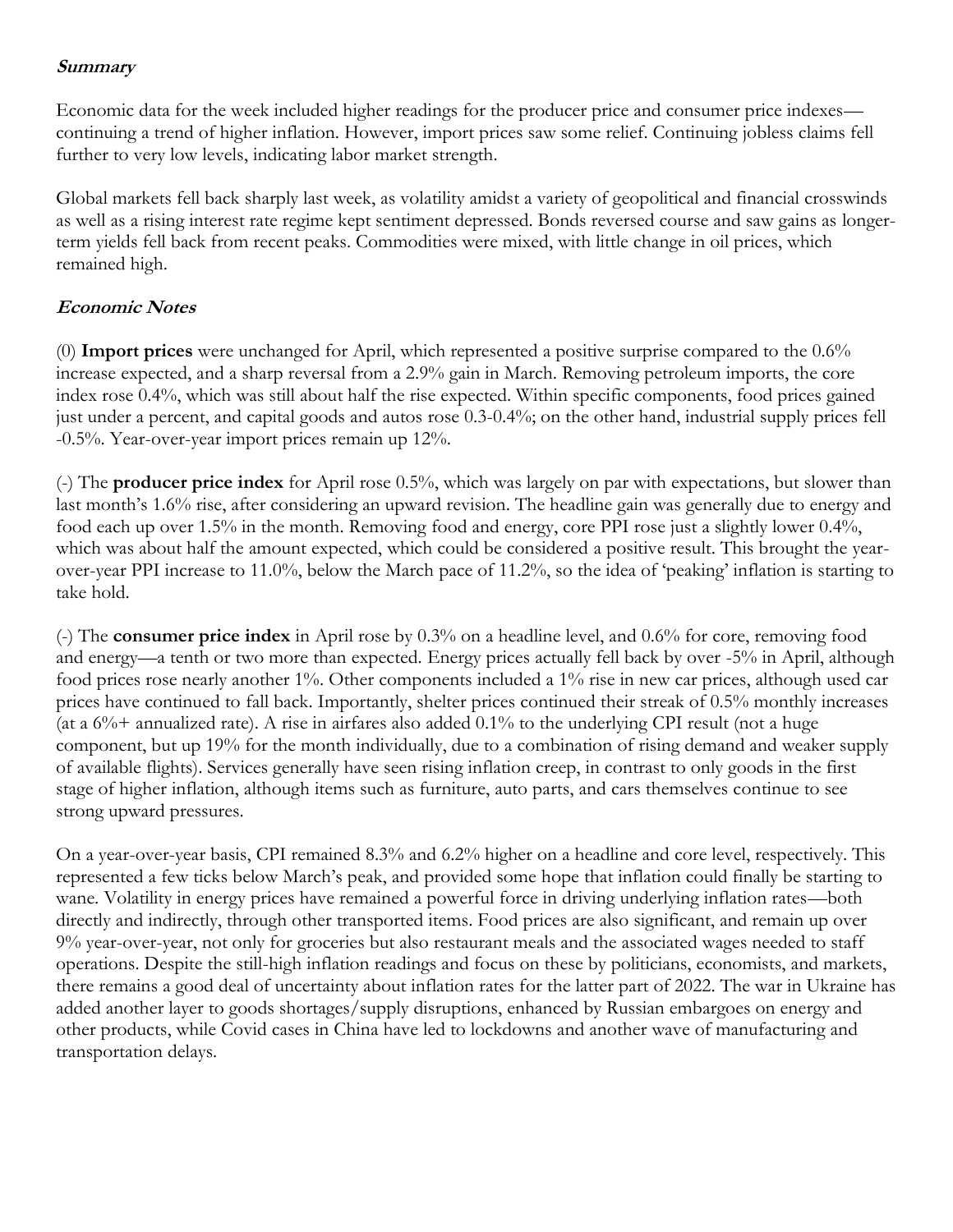While it affects Europe more than the U.S., political pressure to cut off Russian energy supplies completely has exacerbated their economic pressures, due to their high reliance and lack of other supply sources to fill the gap at this point. That said, there seems to be a growing view that the worst may be behind us. A gradual drift downward, even it takes another 6-12 months to subside back to 'manageable' levels, could alleviate at least one financial market black cloud. Goods prices may even experience some 'payback' of further price deceleration beyond normal if supply conditions improve. This could be offset, however, by increasing rents and higher home prices, as shelter makes up nearly 40% of the CPI basket. Importantly, longer-term (5y and 10y) inflation expectations remain relatively contained, and have been falling by up to a half-percent since the Fed's March meeting and fairly aggressive hawkish tone. In fact, as published by the Atlanta Fed, business inflation expectations for the coming year have remained around a consistent 3.7%.

(-) The preliminary **Univ. of Michigan index of consumer sentiment** for May fell by -6.1 points to 59.1, short of the 64.0 level expected. Assessments of present conditions and expectations for the future both decreased by about the same level, with fairly consistent pessimism spanning age and income levels. Noteworthy, was the report that buying conditions for durable goods fell to the lowest level in history (since 1978). However, future inflation expectations were unchanged for both the coming year, at 5.4%, and the next 5-10 years, at  $3.0\%$ .

(0/+) **Initial jobless claims** for the May 7 ending week ticked higher by 1k to 203k, exceeding expectations calling for a lower 193k. **Continuing claims** for the Apr. 30 week fell by -44k to 1.343 mil., below the 1.372 mil. consensus estimate. Initial claims were mixed by state, but featured few extreme readings. Continuing claims remained at a historical low of 1.0% of 'covered employment, which indicates exceptionally-strong labor markets.

(+) The Federal Reserve Senior **Loan Officer Opinion Survey** for May, covering Q1 2022 noted that standards eased a bit across the board for loan-making activities. This is in contrast to normal Fed tightening cycles, but reflects underlying fundamentally decent conditions in the economy.

For commercial & industrial loans, demand strengthened, although to a smaller degree than in Q4 2021. Lending standards eased, albeit to a smaller degree than the prior quarter, and mostly for medium-sized and larger firms, not small. It appeared that any easing was done due to more aggressive competition from other banks or lenders, with a smaller number noting industry-specific improvement and/or a lesser degree of uncertainty surrounding economic conditions.

In commercial real estate, demand for multi-family loans strengthened, while those for construction/land development weakened. Standards for these loans tightened a bit in the quarter on net, with easing for multifamily properties offset by tighter standards for construction/development loans. For residential mortgage loans, credit standards eased for all sizes and quality levels. Additionally, both demand and willingness by banks to make consumer installment loans increased, and application standards for credit cards and auto loans eased.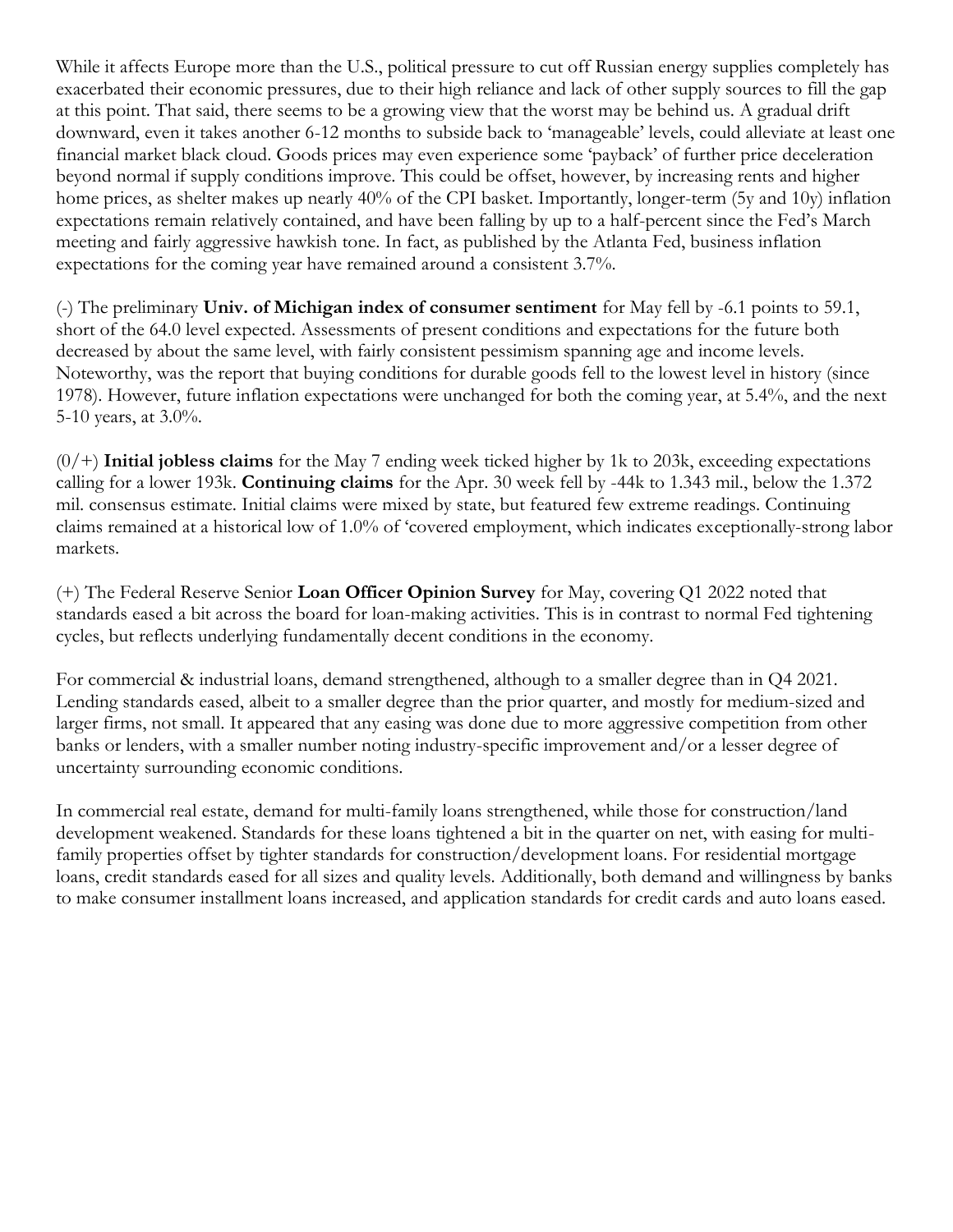## **Market Notes**

| Period ending $5/13/2022$ | 1 Week $(\%)$ | YTD $(\%)$ |  |
|---------------------------|---------------|------------|--|
| <b>DJIA</b>               | $-2.08$       | $-10.81$   |  |
| S&P 500                   | $-2.35$       | $-15.12$   |  |
| <b>NASDAQ</b>             | $-7.65$       | $-27.13$   |  |
| Russell 2000              | $-2.50$       | $-19.83$   |  |
| <b>MSCI-EAFE</b>          | $-1.41$       | $-15.70$   |  |
| MSCI-EM                   | $-2.60$       | $-17.96$   |  |
| Bloomberg U.S. Aggregate  | 0.89          | $-9.71$    |  |

| <b>U.S. Treasury Yields</b> | 3 Mo. | 2 Yr. | 5 Yr. | $10 Yr$ . | 30 Yr. |
|-----------------------------|-------|-------|-------|-----------|--------|
| 12/31/2021                  | 0.06  | 0.73  | 1.26  | 1.52      | 1.90   |
| 5/6/2022                    | 0.85  | 2.72  | 3.06  | 3.12      | 3.23   |
| 5/13/2022                   | 1.03  | 2.61  | 2.89  | 2.93      | 3.10   |

U.S. stocks were down again, representing the sixth straight down week for the S&P 500. However, Friday's advance trimmed the negativity from earlier in the week, which seemed to be helped by the Elon Musk purchase of Twitter (and use of Tesla share proceeds) to be on hold. By sector, only defensive consumer staples ended in the positive, followed by minor declines for communications, health care, and utilities, while all other groups were sharply negative. Real estate securities also fell back nearly -4%.

Language from the Fed of the prior week started to cause hopes for a 'soft landing' to diminish—that would be the ideal place of controlled inflation but rates not tightened enough to cause a recession. Over the last 13 rising rate instances since 1955, 10 have resulted in recessions, with 3 soft landings (per Schwab data). So, while possible, many economists and investors are hesitant in placing too much hope. Continued lockdowns in China, exacerbating supply and transportation hurdles, kept sentiment depressed as well.

The Federal Reserve's Financial Stability Report, published semiannually, was released, and offering a mixed to pessimistic view of the economy. Notably, current high inflation, rising interest rates, and lower liquidity have raised risks, notably if economic growth slows. Of course, this is stating the obvious, but does explain the higher amount of asset volatility in recent weeks—as markets digest the probabilities of various outcomes. As of Friday, the S&P 500 remained down over -15% from its 1/3/22 peak, with the Russell 1000 Value Index outperforming by only being down -8% relative to the tech-heavy Russell 1000 Growth down -24%. At these levels, the most common investor question appears to be, 'Is the bear market over?' Or, if a recession begins to appear more inevitable, 'How much lower could we go in the interim?'

Foreign stocks in Europe gained in local currency terms during the week, but were reduced to negative results when accounting for a stronger U.S. dollar. Other regions, including emerging markets especially, were negative in line with U.S. equities and headwinds facing global assets generally—high inflation, tighter U.S. central bank policy and what that means for foreign central banks in the future, Ukraine, and Chinese lockdown impacts. Specifically, Brazilian and Chinese stocks gained, while India and Turkey fell back by the sharpest degree, demonstrating the mixed nature of the week. Covid cases in China appear to be declining, based on reports, but reopenings from severe lockdowns have been slow to unfold. In the meantime, the government has cut interest rates and implemented further stimulus measures to bridge the gap, again.